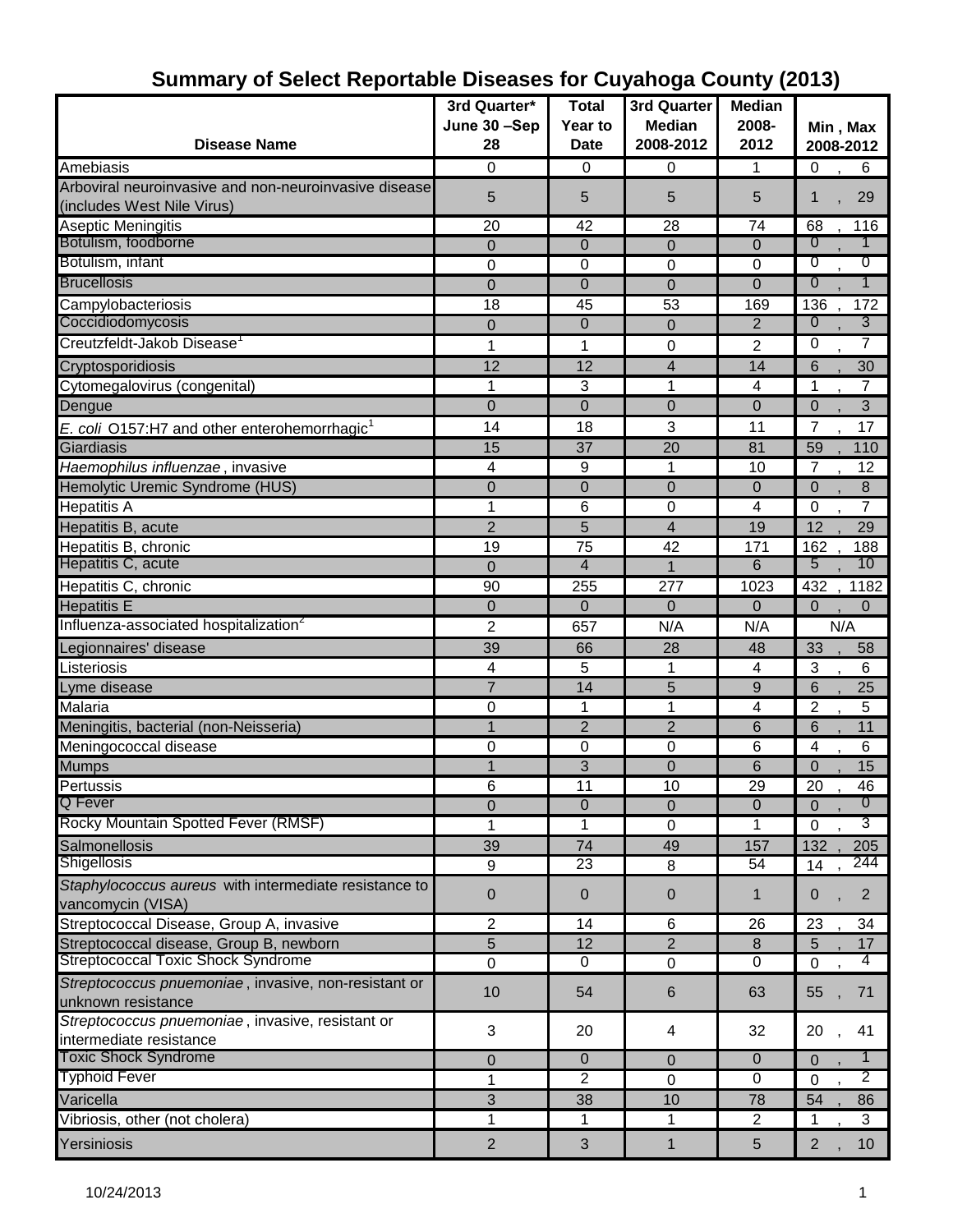|                                                                                     | 3rd Quarter*    | <b>Total</b>   | 3rd Quarter    | <b>Median</b>  |                                  |
|-------------------------------------------------------------------------------------|-----------------|----------------|----------------|----------------|----------------------------------|
|                                                                                     | June 30-Sep     | Year to        | <b>Median</b>  | 2008-          | Min, Max                         |
| <b>Disease Name</b>                                                                 | 28              | <b>Date</b>    | 2008-2012      | 2012           | 2008-2012                        |
| Amebiasis                                                                           | $\mathbf 0$     | $\mathbf 0$    | $\Omega$       | 0              | 0<br>$\overline{4}$              |
| Arboviral neuroinvasive and non-neuroinvasive disease<br>(includes West Nile Virus) | 3               | 3              | 2              | 2              | 15<br>$\mathbf 0$                |
| Aseptic Meningitis                                                                  | 18              | 37             | 16             | 40             | 36<br>56                         |
| Botulism, foodborne                                                                 | 0               | $\overline{0}$ | 0              | 0              | $\mathbf 0$<br>1                 |
| Botulism, infant                                                                    | 0               | 0              | 0              | 0              | $\pmb{0}$<br>$\mathbf 0$         |
| <b>Brucellosis</b>                                                                  | $\mathbf 0$     | $\mathbf 0$    | $\mathbf 0$    | $\mathbf 0$    | $\mathbf 0$<br>$\Omega$          |
| Campylobacteriosis                                                                  | 11              | 24             | 38             | 113            | 86<br>130                        |
| Coccidiodomycosis                                                                   | $\overline{0}$  | $\overline{0}$ | 0              | $\overline{2}$ | 3<br>$\mathbf 0$                 |
| Creutzfeldt-Jakob Disease <sup>1</sup>                                              | 1               | 1              | $\mathbf 0$    | $\overline{2}$ | $\mathbf 0$<br>$\mathbf 0$       |
| Cryptosporidiosis                                                                   | $9$             | 9              | 3              | 9              | 5<br>19                          |
| Cytomegalovirus (congenital)                                                        | 0               | 1              | 0              | 1              | 3<br>1                           |
| Dengue                                                                              | $\mathbf 0$     | $\overline{0}$ | $\Omega$       | $\Omega$       | 3<br>$\mathbf 0$                 |
| E. coli O157:H7 and other enterohemorrhagic <sup>1</sup>                            | 8               | 12             | 3              | 8              | $\mathbf 0$<br>6                 |
| Giardiasis                                                                          | $\overline{7}$  | 15             | 13             | 54             | 20<br>61                         |
| Haemophilus influenzae, invasive                                                    | $\overline{2}$  | 5              | 1              | $\overline{7}$ | 5<br>10                          |
| Hemolytic Uremic Syndrome (HUS)                                                     | $\mathbf 0$     | 0              | $\mathbf 0$    | 0              | $\overline{0}$<br>$\overline{7}$ |
| <b>Hepatitis A</b>                                                                  | 1               | 6              | 0              | $\overline{2}$ | 5<br>$\mathbf 0$                 |
| Hepatitis B, acute                                                                  | $\mathbf{1}$    | $\overline{3}$ | 1              | 12             | $\overline{7}$<br>14             |
| Hepatitis B, chronic                                                                | 9               | 35             | 21             | 81             | 97<br>66                         |
| Hepatitis C, acute                                                                  | $\overline{0}$  | $\overline{2}$ | $\mathbf{1}$   | 3              | $\overline{2}$<br>6              |
| Hepatitis C, chronic                                                                | 45              | 117            | 106            | 431            | 180<br>466                       |
| <b>Hepatitis E</b>                                                                  | $\mathbf 0$     | $\overline{0}$ | $\overline{0}$ | $\overline{0}$ | $\mathbf 0$<br>$\Omega$          |
| Influenza-associated hospitalization <sup>2</sup>                                   | $\overline{2}$  | 388            | N/A            | N/A            | N/A                              |
| Legionnaires' disease                                                               | 23              | 39             | 16             | 28             | 20<br>36                         |
| Listeriosis                                                                         | $\overline{2}$  | 3              | 1              | 3              | 3<br>3                           |
| Lyme disease                                                                        | 6               | 9              | 4              | $\overline{7}$ | 3<br>16                          |
| Malaria                                                                             | 0               | 1              | $\pmb{0}$      | $\overline{2}$ | 1<br>3                           |
| Meningitis, bacterial (non-Neisseria)                                               | $\mathbf 0$     | $\overline{0}$ | 1              | $\overline{3}$ | $\overline{2}$<br>5              |
| Meningococcal disease                                                               | 0               | 0              | $\mathbf 0$    | $\overline{2}$ | $\overline{3}$<br>0              |
| <b>Mumps</b>                                                                        | $\mathbf{1}$    | 3              | 0              | 4              | $\overline{0}$<br>14             |
| Pertussis                                                                           | 5               | 9              | 9              | 25             | 15<br>40                         |
| Q Fever                                                                             | $\pmb{0}$       | 0              | 0              | 0              | $\pmb{0}$<br>$\mathbf 0$         |
| Rocky Mountain Spotted Fever (RMSF)                                                 | $\Omega$        | 0              | $\mathbf{0}$   | 0              | $\overline{2}$<br>$\mathbf 0$    |
| Salmonellosis                                                                       | $\overline{24}$ | 49             | 28             | 98             | 79<br>138                        |
| Shigellosis                                                                         | $\overline{2}$  | 9              | $\,6\,$        | 43             | $\boldsymbol{9}$<br>114          |
| Staphylococcus aureus with intermediate resistance to                               |                 |                |                |                |                                  |
| vancomycin (VISA)                                                                   | $\pmb{0}$       | 0              | 0              | $\mathbf{1}$   | $\overline{2}$<br>0              |
| Streptococcal Disease, Group A, invasive                                            | $\overline{2}$  | 7              | 3              | 14             | 10<br>22                         |
| Streptococcal disease, Group B, newborn                                             | $\mathbf{1}$    | $\mathbf{1}$   | 1              | $\overline{4}$ | $\mathbf{1}$<br>6                |
| <b>Streptococcal Toxic Shock Syndrome</b>                                           | $\pmb{0}$       | 0              | 0              | 0              | $\overline{2}$<br>0              |
| Streptococcus pnuemoniae, invasive, non-resistant or                                |                 |                |                |                |                                  |
| unknown resistance                                                                  | $\sqrt{5}$      | 29             | 3              | 33             | 45<br>26                         |
| Streptococcus pnuemoniae, invasive, resistant or                                    | 3               | 12             | $\overline{2}$ | 21             | 11<br>30                         |
| intermediate resistance                                                             |                 |                |                |                |                                  |
| <b>Toxic Shock Syndrome</b>                                                         | $\mathbf 0$     | $\mathbf 0$    | 0              | $\overline{0}$ | $\mathbf 0$<br>1                 |
| <b>Typhoid Fever</b>                                                                | 1               | 1              | 0              | 0              | $\overline{2}$<br>$\mathbf 0$    |
| Varicella                                                                           | $\overline{1}$  | 29             | 8              | 60             | 39<br>66                         |
| Vibriosis, other (not cholera)                                                      | $\pmb{0}$       | $\pmb{0}$      | $\mathbf 1$    | 1              | $\mathbf{1}$<br>3                |
| Yersiniosis                                                                         | $\sqrt{2}$      | 3              | $\pmb{0}$      | 3              | $\mathbf{1}$<br>$\overline{4}$   |

# **Summary of Select Reportable Diseases for CCBH (2013)**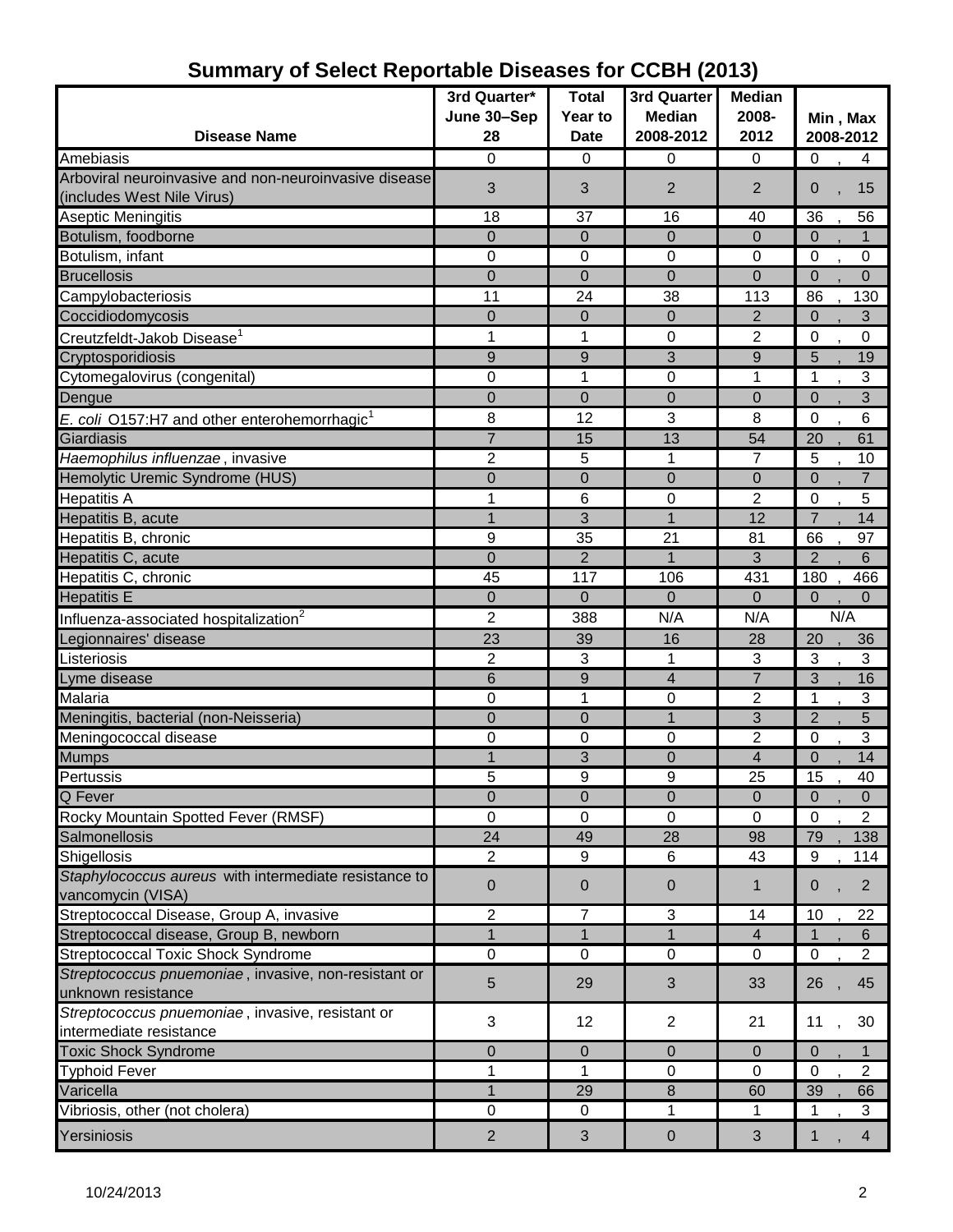|                                                                                     | 3rd Quarter*         | Total               | 3rd Quarter             | <b>Median</b>     |                                  |
|-------------------------------------------------------------------------------------|----------------------|---------------------|-------------------------|-------------------|----------------------------------|
|                                                                                     | June 30-Sep          | Year to             | <b>Median</b>           | 2008-             | Min, Max                         |
| <b>Disease Name</b>                                                                 | 28                   | <b>Date</b>         | 2008-2012               | 2012              | 2008-2012                        |
| Amebiasis                                                                           | 0                    | 0                   | $\Omega$                | 1                 | 0<br>3                           |
| Arboviral neuroinvasive and non-neuroinvasive disease<br>(includes West Nile Virus) | 1                    | 1                   | 3                       | 3                 | 14<br>0                          |
| <b>Aseptic Meningitis</b>                                                           | 2                    | 5                   | 12                      | 33                | 29<br>62                         |
| Botulism, foodborne                                                                 | $\mathbf 0$          | 0                   | $\mathbf{0}$            | $\mathbf{0}$      | $\mathbf 0$<br>$\mathbf{0}$      |
| Botulism, infant                                                                    | 0                    | 0                   | 0                       | 0                 | 0<br>$\mathbf 0$                 |
| <b>Brucellosis</b>                                                                  | $\mathbf 0$          | $\mathbf 0$         | $\mathbf 0$             | $\Omega$          | $\mathbf{1}$<br>$\overline{0}$   |
| Campylobacteriosis                                                                  | 6                    | 19                  | 15                      | 45                | 35<br>54                         |
| Coccidiodomycosis                                                                   | $\mathbf 0$          | $\mathbf 0$         | $\mathbf 0$             | $\mathbf{0}$      | $\mathbf 0$<br>$\mathbf 0$       |
| Creutzfeldt-Jakob Disease <sup>1</sup>                                              | 0                    | 0                   | $\mathbf 0$             | $\Omega$          | $\pmb{0}$<br>$\mathbf 0$         |
| Cryptosporidiosis                                                                   | 3                    | $\sqrt{3}$          | $\mathbf 0$             | $\overline{4}$    | 0<br>10                          |
| Cytomegalovirus (congenital)                                                        | 1                    | $\overline{2}$      | 0                       | $\overline{2}$    | 0<br>4                           |
| Dengue                                                                              | $\mathbf 0$          | 0                   | $\overline{0}$          | 0                 | 0<br>$\Omega$                    |
|                                                                                     | 5                    | 5                   | 0                       | 2                 | 1<br>4                           |
| E. coli O157:H7 and other enterohemorrhagic <sup>1</sup>                            |                      | 22                  |                         |                   |                                  |
| Giardiasis                                                                          | 8<br>$\overline{2}$  |                     | 9<br>$\pmb{0}$          | 39                | 20<br>54<br>2<br>4               |
| Haemophilus influenzae, invasive                                                    | $\mathbf 0$          | 3<br>$\mathbf 0$    | $\mathbf 0$             | 3<br>$\mathbf{0}$ | 0<br>1                           |
| Hemolytic Uremic Syndrome (HUS)<br><b>Hepatitis A</b>                               |                      |                     |                         | 1                 | $\overline{c}$                   |
| Hepatitis B, acute                                                                  | 0                    | 0<br>$\overline{2}$ | 0<br>$\overline{2}$     | $\overline{7}$    | 0<br>4<br>15                     |
| Hepatitis B, chronic                                                                | 10                   | 40                  | 24                      | 88                | 86<br>93                         |
| Hepatitis C, acute                                                                  | $\Omega$             | $\overline{2}$      | $\mathbf{1}$            | 3                 | $\overline{2}$<br>$\overline{7}$ |
| Hepatitis C, chronic                                                                | 45                   |                     | 148                     | 574               | 247                              |
|                                                                                     | $\mathbf 0$          | 137<br>$\Omega$     | $\Omega$                | 0                 | 701<br>$\mathbf 0$               |
| <b>Hepatitis E</b>                                                                  |                      |                     | N/A                     |                   | $\mathbf{0}$<br>N/A              |
| Influenza-associated hospitalization <sup>2</sup>                                   | 0                    | 254                 |                         | N/A               |                                  |
| Legionnaires' disease                                                               | 16<br>$\overline{2}$ | 27                  | 10                      | 21                | 12<br>23                         |
| Listeriosis                                                                         |                      | $\overline{2}$      | 0                       | 1                 | $\mathbf{3}$<br>0                |
| Lyme disease                                                                        | 1                    | 5                   | $\mathbf{1}$            | $\overline{2}$    | 1<br>8                           |
| Malaria                                                                             | 0                    | 0                   | 0                       | 1                 | 3<br>1<br>$\mathbf{1}$           |
| Meningitis, bacterial (non-Neisseria)                                               | 1                    | $\overline{2}$      | $\mathbf{1}$            | $\overline{4}$    | 8                                |
| Meningococcal disease                                                               | 0                    | 0                   | 0                       | 3                 | $\overline{c}$<br>4              |
| <b>Mumps</b><br>Pertussis                                                           | $\overline{0}$       | $\mathbf 0$         | $\mathbf 0$<br>$\Omega$ | $\mathbf 0$<br>4  | 0<br>2<br>$\sqrt{2}$<br>6        |
|                                                                                     |                      | $\overline{c}$      | $\pmb{0}$               | $\mathbf{0}$      | $\pmb{0}$                        |
| Q Fever<br>Rocky Mountain Spotted Fever (RMSF)                                      | 0<br>1               | 0<br>1              | 0                       | 0                 | $\mathbf 0$<br>0<br>1            |
| Salmonellosis                                                                       | 14                   | 23                  | 18                      | 51                | 44<br>66                         |
| Shigellosis                                                                         | $\overline{7}$       | 13                  | $6\phantom{1}$          | 12                | 5<br>162                         |
| Staphylococcus aureus with intermediate resistance to                               |                      |                     |                         |                   |                                  |
| vancomycin (VISA)                                                                   | $\pmb{0}$            | 0                   | $\boldsymbol{0}$        | 0                 | 0<br>1                           |
| Streptococcal Disease, Group A, invasive                                            | $\mathbf 0$          | 6                   | 2                       | 12                | 11<br>13                         |
| Streptococcal disease, Group B, newborn                                             | $\overline{4}$       | 11                  | $\mathbf{1}$            | $\overline{4}$    | $\overline{c}$<br>13             |
| <b>Streptococcal Toxic Shock Syndrome</b>                                           | $\pmb{0}$            | $\mathbf 0$         | $\pmb{0}$               | 0                 | $\pmb{0}$<br>$\overline{2}$      |
| Streptococcus pnuemoniae, invasive, non-resistant or                                |                      |                     |                         |                   |                                  |
| unknown resistance                                                                  | 5                    | 24                  | $\overline{2}$          | 24                | 22<br>43                         |
| Streptococcus pnuemoniae, invasive, resistant or                                    | 0                    | 8                   | 1                       | 11                | 13<br>6                          |
| intermediate resistance                                                             |                      |                     |                         |                   |                                  |
| <b>Toxic Shock Syndrome</b>                                                         | $\pmb{0}$            | $\pmb{0}$           | $\pmb{0}$               | $\mathbf 0$       | $\pmb{0}$<br>$\mathbf{0}$        |
| <b>Typhoid Fever</b>                                                                | 0                    | 1                   | $\pmb{0}$               | $\mathbf 0$       | $\pmb{0}$<br>$\mathbf 0$         |
| Varicella                                                                           | $\overline{2}$       | 9                   | 5                       | 15                | 8<br>25                          |
| Vibriosis, other (not cholera)                                                      | 1                    | $\mathbf 1$         | $\mathbf 0$             | $\mathbf 0$       | $\pmb{0}$<br>$\mathbf{1}$        |
| Yersiniosis                                                                         | $\pmb{0}$            | $\pmb{0}$           | $\pmb{0}$               | $\overline{2}$    | 6<br>1                           |

## **Summary of Select Reportable Diseases for City of Cleveland (2013)**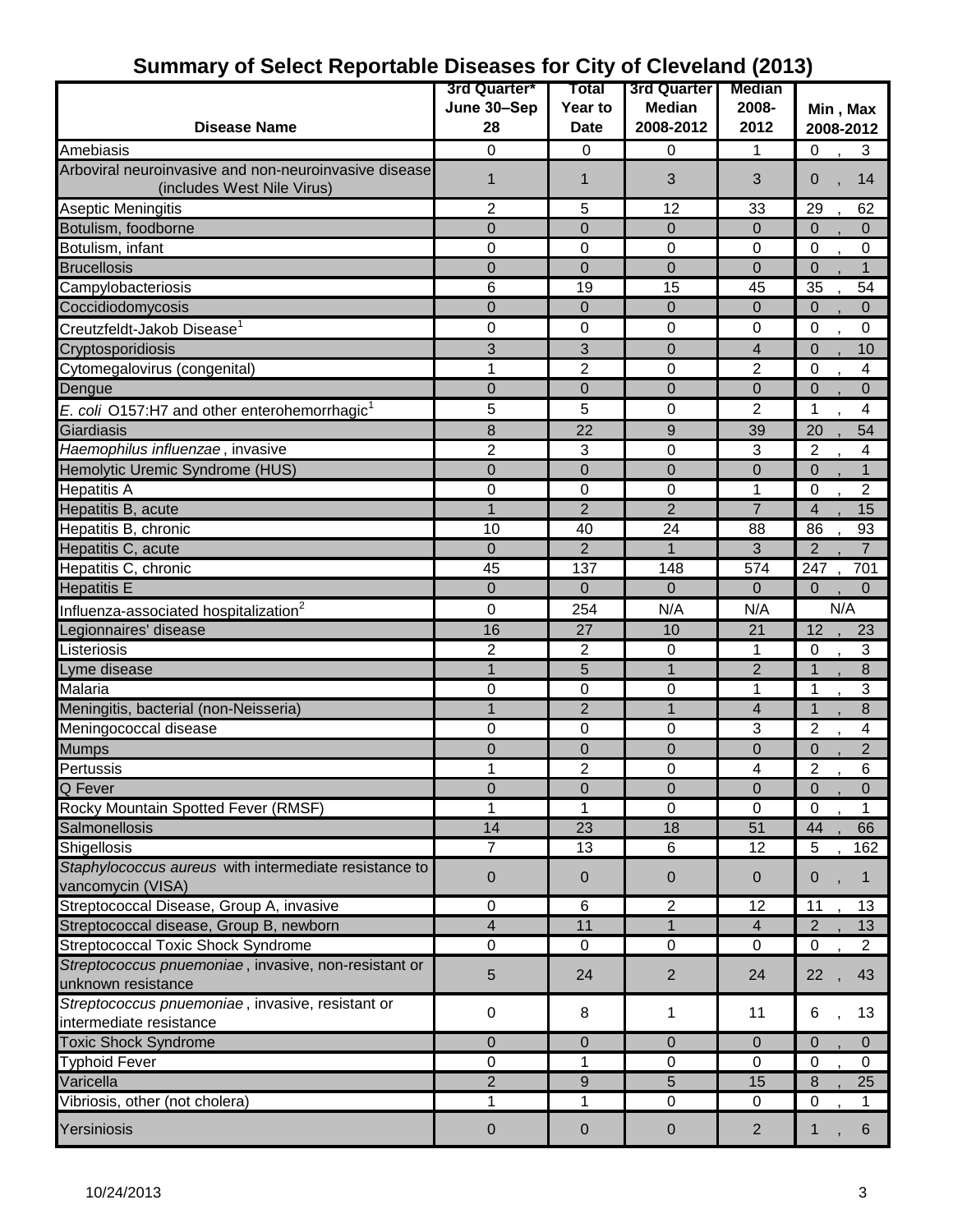### **Summary of Select Reportable Diseases for City of Shaker Heights (2013)**

|                                                                    | 3rd Quarter*      | <b>Total</b>           | 3rd Quarter                | <b>Median</b>  |                                |
|--------------------------------------------------------------------|-------------------|------------------------|----------------------------|----------------|--------------------------------|
| <b>Disease Name</b>                                                | June 30-Sep<br>28 | Year to<br><b>Date</b> | <b>Median</b><br>2008-2012 | 2008-<br>2012  | Min, Max                       |
|                                                                    |                   |                        |                            |                | 2008-2012                      |
| Amebiasis<br>Arboviral neuroinvasive and non-neuroinvasive disease | 0                 | $\mathbf 0$            | 0                          | $\mathbf 0$    | 0<br>$\mathbf 0$               |
| (includes West Nile Virus)                                         | $\mathbf{1}$      | 1                      | $\mathbf 0$                | 0              | $\mathbf 0$<br>1               |
| Aseptic Meningitis                                                 | 0                 | 0                      | 1                          | 1              | 3<br>0                         |
| Botulism, foodborne                                                | $\overline{0}$    | $\overline{0}$         | $\Omega$                   | $\overline{0}$ | $\mathbf 0$<br>$\overline{0}$  |
| Botulism, infant                                                   | 0                 | 0                      | 0                          | 0              | 0<br>0                         |
| <b>Brucellosis</b>                                                 | $\overline{0}$    | $\mathbf 0$            | $\mathbf 0$                | $\overline{0}$ | $\mathbf 0$<br>0               |
| Campylobacteriosis                                                 | 1                 | $\overline{2}$         | $\overline{2}$             | 4              | $\overline{2}$<br>5            |
| Coccidiodomycosis                                                  | $\overline{0}$    | $\overline{0}$         | $\mathbf 0$                | $\Omega$       | $\mathbf 0$<br>1               |
| Creutzfeldt-Jakob Disease <sup>1</sup>                             | 0                 | 0                      | 0                          | 0              | $\mathbf 0$<br>0               |
| Cryptosporidiosis                                                  | $\overline{0}$    | $\Omega$               | $\mathbf{1}$               | $\mathbf{1}$   | $\mathbf 0$<br>1               |
| Cytomegalovirus (congenital)                                       | 0                 | 0                      | 0                          | 0              | 0<br>1                         |
| Dengue                                                             | $\overline{0}$    | $\mathbf 0$            | $\overline{0}$             | $\overline{0}$ | $\overline{0}$<br>0            |
| E. coli O157:H7 and other enterohemorrhagic <sup>1</sup>           | 1                 | 1                      | 0                          | 0              | 0<br>1                         |
| Giardiasis                                                         | 0                 | $\overline{0}$         | $\mathbf 0$                | 1              | 3<br>0                         |
| Haemophilus influenzae, invasive                                   | 0                 | 1                      | 0                          | 0              | 0<br>0                         |
| Hemolytic Uremic Syndrome (HUS)                                    | $\overline{0}$    | $\Omega$               | $\mathbf 0$                | $\mathbf 0$    | $\overline{0}$<br>$\mathbf{0}$ |
| <b>Hepatitis A</b>                                                 | 0                 | 0                      | 0                          | 0              | 0<br>0                         |
| Hepatitis B, acute                                                 | $\overline{0}$    | $\mathbf 0$            | $\mathbf 0$                | $\overline{0}$ | $\overline{0}$                 |
| Hepatitis B, chronic                                               | 0                 | 0                      | 0                          | 5              | $\overline{2}$<br>6            |
| Hepatitis C, acute                                                 | $\overline{0}$    | $\overline{0}$         | $\mathbf 0$                | $\mathbf 0$    | $\mathbf 0$<br>$\mathbf{0}$    |
| Hepatitis C, chronic                                               | 0                 | 1                      | 4                          | 15             | 5<br>20                        |
| <b>Hepatitis E</b>                                                 | $\overline{0}$    | $\overline{0}$         | $\mathbf 0$                | 0              | $\mathbf 0$<br>$\Omega$        |
| Influenza-associated hospitalization <sup>2</sup>                  | 0                 | 15                     | N/A                        | N/A            | N/A                            |
| Legionnaires' disease                                              | $\overline{0}$    | $\Omega$               | $\mathbf 0$                | $\mathbf{1}$   | $\mathbf 0$<br>$\overline{2}$  |
| Listeriosis                                                        | 0                 | 0                      | 0                          | 0              | $\overline{0}$<br>$\pmb{0}$    |
| Lyme disease                                                       | $\overline{0}$    | $\mathbf 0$            | $\mathbf 0$                | $\mathbf{1}$   | $\mathbf 0$                    |
| Malaria                                                            | 0                 | 0                      | $\pmb{0}$                  | 0              | $\boldsymbol{0}$<br>$\pmb{0}$  |
| Meningitis, bacterial (non-Neisseria)                              | $\overline{0}$    | $\mathbf 0$            | $\mathbf 0$                | $\Omega$       | 0<br>$\overline{0}$            |
| Meningococcal disease                                              | 0                 | 0                      | 0                          | 0              | 0<br>0                         |
| <b>Mumps</b>                                                       | 0                 | $\mathbf 0$            | $\boldsymbol{0}$           | 0              | $\mathbf 0$<br>0               |
| Pertussis                                                          | 0                 | 0                      | 0                          | 0              | 0<br>$\pmb{0}$                 |
| Q Fever                                                            | $\overline{0}$    | $\overline{0}$         | $\overline{0}$             | $\Omega$       | $\Omega$<br>$\mathbf{0}$       |
| Rocky Mountain Spotted Fever (RMSF)                                | 0                 | 0                      | 0                          | 0              | $\boldsymbol{0}$               |
| Salmonellosis                                                      | 1                 | $\overline{2}$         | $\mathbf 0$                | 5              | $\overline{1}$<br>$\bf 8$      |
| Shigellosis                                                        | 0                 | 1                      | $\pmb{0}$                  | $\overline{2}$ | $\boldsymbol{0}$<br>7          |
| Staphylococcus aureus with intermediate resistance to              |                   |                        |                            |                |                                |
| vancomycin (VISA)                                                  | 0                 | 0                      | 0                          | 0              | 0<br>0                         |
| Streptococcal Disease, Group A, invasive                           | 0                 | 1                      | 0                          | 0              | 0<br>1                         |
| Streptococcal disease, Group B, newborn                            | 0                 | $\mathbf 0$            | $\pmb{0}$                  | $\mathbf{0}$   | $\mathbf 0$                    |
| <b>Streptococcal Toxic Shock Syndrome</b>                          | 0                 | 0                      | $\mathbf 0$                | $\mathbf 0$    | 0<br>0                         |
| Streptococcus pnuemoniae, invasive, non-resistant or               |                   |                        | $\pmb{0}$                  | $\overline{2}$ |                                |
| unknown resistance                                                 | 0                 | 1                      |                            |                | $\pmb{0}$<br>$\overline{2}$    |
| Streptococcus pnuemoniae, invasive, resistant or                   | 0                 | 0                      | 0                          | 0              | 0<br>1                         |
| intermediate resistance                                            |                   |                        |                            |                |                                |
| <b>Toxic Shock Syndrome</b>                                        | 0                 | $\mathbf 0$            | $\mathbf 0$                | $\mathbf{0}$   | $\mathbf 0$<br>$\mathbf{0}$    |
| <b>Typhoid Fever</b>                                               | 0                 | 0                      | 0                          | 0              | $\boldsymbol{0}$<br>0          |
| Varicella                                                          | 0                 | 0                      | $\pmb{0}$                  | 1              | 0<br>1                         |
| Vibriosis, other (not cholera)                                     | 0                 | 0                      | 0                          | 0              | $\mathbf 0$<br>0               |
| Yersiniosis                                                        | $\pmb{0}$         | $\pmb{0}$              | $\pmb{0}$                  | $\pmb{0}$      | $\pmb{0}$<br>$\pmb{0}$         |